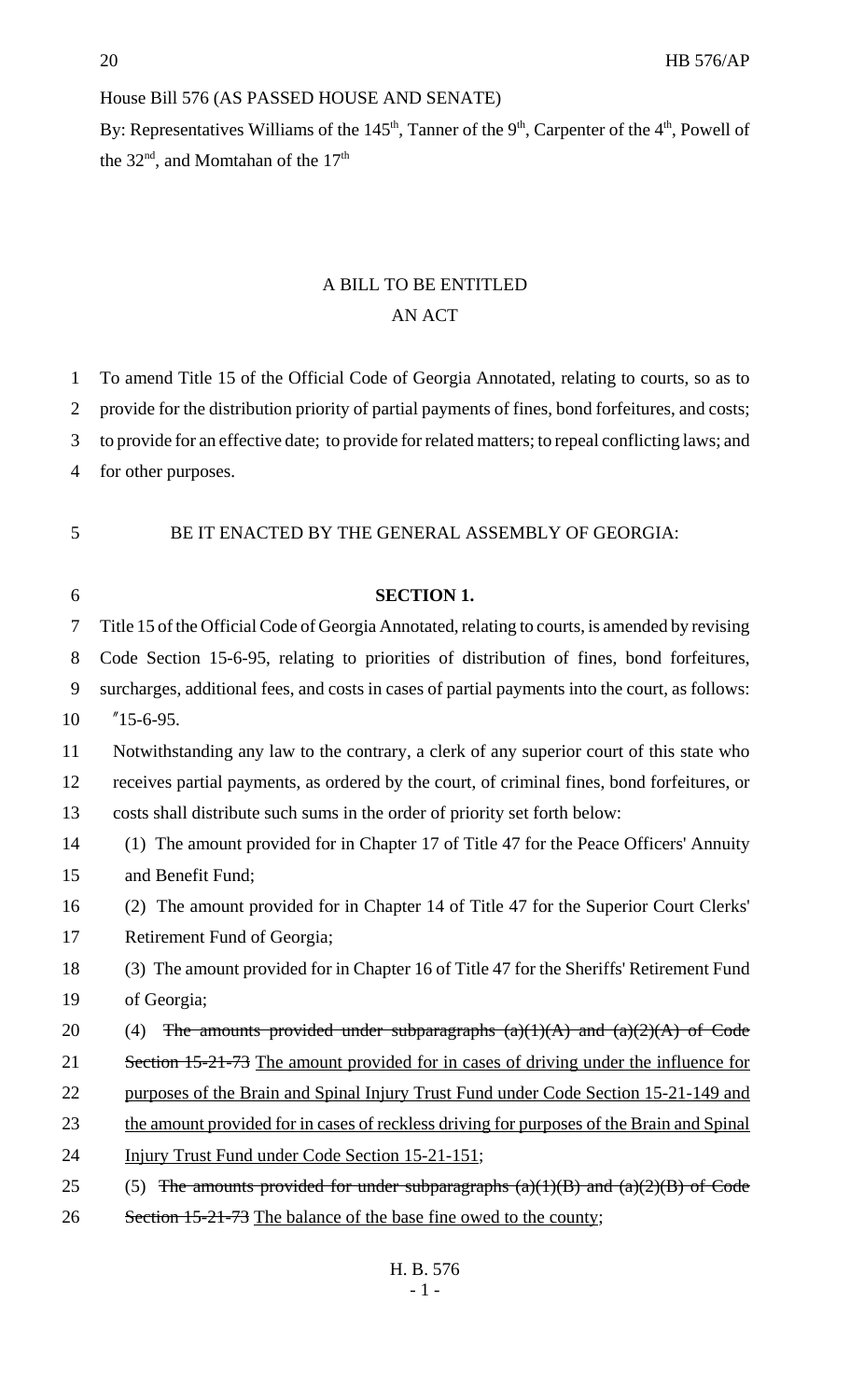| 27 | (6) The amounts provided for in Code Section 15-21-93 for jail construction and staffing;     |
|----|-----------------------------------------------------------------------------------------------|
| 28 | The amount provided for in Code Section 15-21-131 for funding local victim<br>(7)             |
| 29 | assistance programs The amounts provided under subparagraphs $(a)(1)(A)$ and $(a)(2)(A)$      |
| 30 | of Code Section 15-21-73;                                                                     |
| 31 | (8) The amount provided for in Code Section 36-15-9 for county law libraries The              |
| 32 | amounts provided for under subparagraphs $(a)(1)(B)$ and $(a)(2)(B)$ of Code                  |
| 33 | Section 15-21-73;                                                                             |
| 34 | (9) The balance of the base fine owed to the county The amount provided for in Code           |
| 35 | Section 15-21-131 for funding local victim assistance programs;                               |
| 36 | (10) The amount provided for in cases of driving under the influence for purposes of the      |
| 37 | Georgia Crime Victims Emergency Fund under Code Section 15-21-112 The amount                  |
| 38 | provided for in Code Section 36-15-9 for county law libraries;                                |
| 39 | (11) The application fee provided for in subsection (c) or (e) of Code Section 15-21A-6       |
| 40 | The amount provided for in cases of driving under the influence for purposes of the           |
| 41 | Georgia Crime Victims Emergency Fund under Code Section 15-21-112;                            |
| 42 | (12) The amount provided for in cases of driving under the influence for purposes of the      |
| 43 | Brain and Spinal Injury Trust Fund under Code Section 15-21-149 The amount provided           |
| 44 | for in Code Section 15-21-100 for the Drug Abuse Treatment and Education Fund;                |
| 45 | $(13)$ The amount provided for in Code Section 15-21-100 for the Drug Abuse Treatment         |
| 46 | and Education Fund The amount provided for in Code Section 15-21-208 for the Safe             |
| 47 | Harbor for Sexually Exploited Children Fund;                                                  |
| 48 | (14) The amounts provided for in subsection (d) of Code Section 42-8-34; and                  |
| 49 | (15) The amount provided for in Code Section 15-21-208 for the Safe Harbor for                |
| 50 | Sexually Exploited Children Fund The application fee provided for in subsection (c)           |
| 51 | or (e) of Code Section 15-21A-6.                                                              |
|    |                                                                                               |
| 52 | <b>SECTION 2.</b>                                                                             |
| 53 | Said title is further amended by adding a new subsection to Code Section 15-21A-7, relating   |
| 54 | to rules, regulations, reporting, and accounting, to read as follows:                         |
| 55 | "(d) In promulgating rules and regulations regarding the priority of distributions of partial |
| 56 | payments of fines, bond forfeitures, and costs from courts other than the superior and state  |
| 57 | courts, the authority shall follow the priority provisions of Code Section 15-6-95 insofar    |
| 58 | as practicable."                                                                              |
|    |                                                                                               |

## 59 **SECTION 3.**

60 This Act shall become effective upon its approval by the Governor or upon its becoming law 61 without such approval.